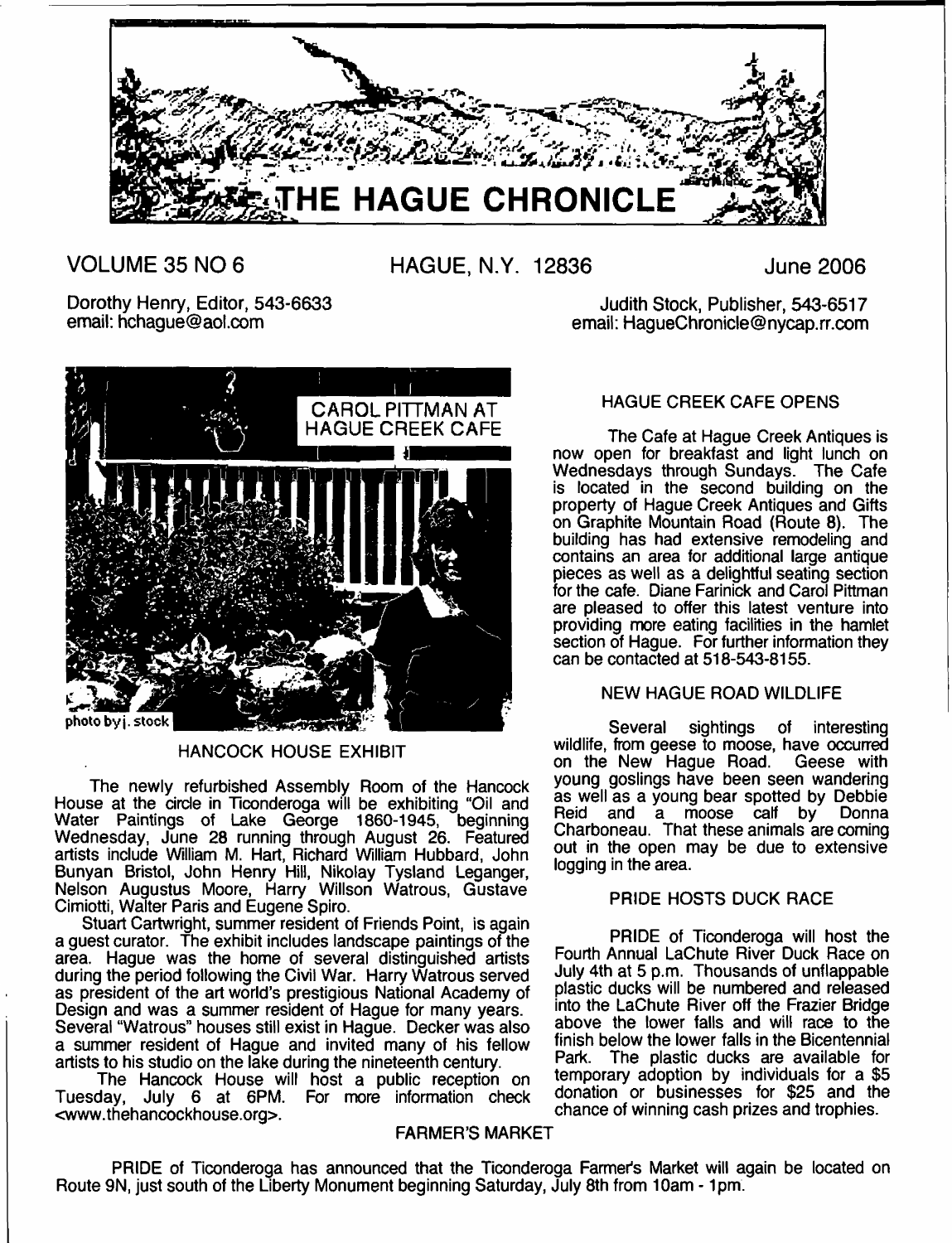#### SENIOR NEWS

Congratulations go to Pat McDonough, designer of the Senior Club Float - WHAT'S COOKING IN HAGUE - it won BEST IN PARADE! All that scurrying around seeking antique cooking artifacts for the kitchen scene paid off, Pat - job well Actually, all the Senior endeavors were a success during Hague's Memorial Celebration. The Food Concession, the Memorial Day Raffle & the White Elephant tables did well. Couple all that with a great parade and those seniors with the red sweatshirts with the white 'H's made quite a team!

The next meeting will be on Tuesday, June 27th at the Community Center STARTING AT NOON!! Note the time! Club Members will enjoy a Luncheon catered by Burleigh's Cafe - our reward treat after such a hectic month of rather robust activity in May. Also, we will be arranging plans for our August picnic as well as discussing plans for the fall outing in September. Entertainment after lunch may include the viewing of the parade video if we have it in house by then. Also we may have the Memorial 2006 Album to share as well. Both of these will eventually be placed in Hague's Historical Museum, along with those of the previous three years. ...mp

The celebration of Memorial Day on Saturday, May 27th was a wonderful day in the Town of Hague. The Funfest at the Beach was a hive of activity all day.<br>WOKO radio personality Steve Pelkey and the radio personality Steve Pelkey and the Cambridge Band Concert filled the air with festive sounds, tempting aromas came from the various foods available. kids enjoyed the games & face painting.  $kids$  enjoyed the games  $&$  face painting, vendors offered enticements for the browsers and new this year was the Fish & Game Club's 'Dunking Booth' which provided laughter galore to an audience of all ages. People did indeed find our park a fun place to be.

The GOD BLESS AMERICA PARADE was the biggest yet. People lined both sides of the village streets and the looks on their faces, showing emotions of pride, awe, and overall enjoyment as the unit themes marched by, indicated that Hague's parade was a hit! During the Memorial Service which followed, guest speaker, James O'Toole, Brigadier General, US Army Retired, aptly shared his thoughts with us on the meaning of Memorial Day. Added to this were music, prayers by Father Steven Moore & Rev. Rusty Bissell, dedications by the American Legion & Fire & Rescue. and the very moving sound of drum rolls followed by the echo of taps which concluded Hague's fourth DAY TO REMEMBER. ...mp

## PARADE WINNERS & NOTE OF APPRECIATION

- 1) BEST IN PARADE to Hague Senior Citizens Club "What's Cooking in Hague"
- 2) MOST CREATIVE to Carolyn & David Dunn -" Locust Inn Bed & Breakfast"
- 3) MOST PATRIOTIC to JoAnn & David DeFranco "Colonial Portrayals"
- 4) BEST YOUTH to Debbie & Mike Manning & Crew "We Are All In This Together"
- 5) HONORABLE MENTION ADULT to Jim Reale & Joan Schultz "Hague Winter Carnival"
- 6) HONORABLE MENTION YOUTH to Brendan Carberry "The Unicycle Whiz"

The Parade Committee - Madeline Pelkey, Chair & Emily Cobb, Co-Chair, Pat McDonough, Dottie Henry, Shirley Smith, Joan Steitz, Gladys Graser, Christine lanson, Katie Wells & Denise Smith extends their appreciation to all those who supported, participated and/or attended Hague's Memorial Day Celebration. Special thanks go to the Hague Town officials and staff, the Hague Chamber of Commerce, The Kiwanis Club, The Northern Lake George Rotary Club, the Stewarts Shops, Walmart and all the private donors who helped meet the budget expenses.

For advertising, we thank The Chamber, WOKO Radio & The Reale Construction Co. who placed our event on their Electronic Board at the Ti Monument. We also thank the Marines and our Hague Veterans - Gen. James O'Toole, Bruce Craig, Dottie Henry, Steve Ross, Tim Costello, Howard Ticknor & American Legionnaires Frank Koenig & Vinnie Jones. We also thank the Parade Judges, Joyce Barker, John McDonald, Jr. & Craig Lonergan. We especially thank the Hague Fire Department for all their assistance & for holding their Chicken Barbecue to cap the day. A warm thank-you, too, to our families, friends and every Hague citizen or visitor who supported, pitched in, or came to the parade to cheer us on. ... mp



**CREW OF BEST IN PARADE Don Smith, Don Carey, Shirley Carey, Ray Snyder, Bill Pelkey, Shirley Smith, Gladys Graser, Madeline Pelkey, Pat McDonough, Jim DeLarm , Pat DeLarm**

...a n d to flladdie. Emily & Pot the Senior/ /ay THfMK YOU!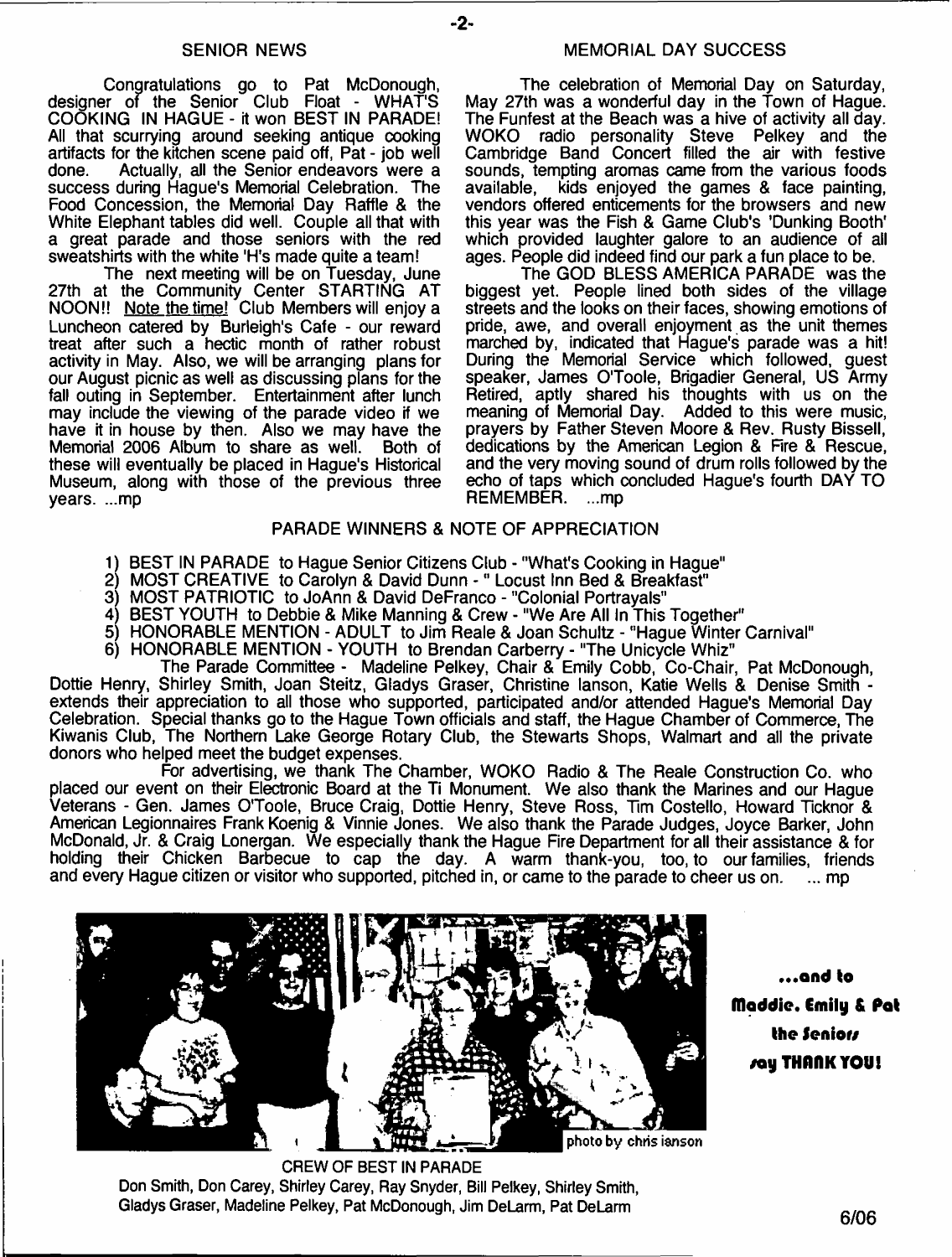#### ONE NIGHT ART SHOW

- **3**-

The Hague Chamber of Commerce is sponsoring its third annual Art Show on June 30 from 7- 9 PM in the Cafe at Hague Creek Antiques.

Paintings by Maryann Kuhn, watercolors by Hague's Jim O'Toole, and photographs by Cal Heilman and Jerry Shelton, a summer resident of Arcady Bay Estates, Hague will be on display.

The public is invited to attend.

## MUSIC IN THE PARK SERIES

The annual series of summer concerts in the Hague Town Park will begin on Wednesday, July 5 and continue each Wednesday thereafter until Aug. 23 at 7:30PM. In case of inclement weather the concerts will be held in the Community Center.

Scheduled events are as follows:

July 5, Capital Zen

July 12, Rick Bolton & Sharon Dwyer

July 19, Too Human

July 26, Nelson Shapiro

Aug. 2, Mary Jo von Tury & Dwinal Smith

Aug. 9, Silver Bay Quartet

Aug. 16, Stan Burdick - square dancing

Aug. 23, Loose Monkeys

Please bring your own lawn chair, sit back and enjoy an evening in the park.

#### FISH & GAME CLUB EVENT

On July 1, 2006 the Hague Fish & Game Club will be holding a Chicken BBQ at the Clubhouse on , West Hague Rd. They will be serving from 1 - 6 pm and the cost is \$8.00

The Club meets on the third Tuesday of each month at 7 pm at the clubhouse.

#### CHURCH 3RD ANNUAL GARAGE SALE

The Church of the Blessed Sacrament, Hague, will be holding its 3rd annual GARAGE SALE July 15-16 from 8am - 2pm. This will be a super spectacular with lots of STUFF, old and new. We will be having some quality furniture. Sunday will feature a bag sale until closing. Donations of good usable items in working condition will be gratefully accepted. We cannot accept clothing or TVs.

For further information call 543-6444 or 585- 6236. ... Pat DeLarm

#### LIBRARY BOOK SALE

On Saturday, June 24, 2006, the Black Watch Library in Ticonderoga will have a book sale from 9am to 2pm.

There will be hundreds of books to choose from - fiction, nonfiction, romance,, harlequin, travel, how-to, coffee table books, biographies, cookbooks, videos, books on tape, etc. etc.

The library is accepting books in good condition, (no magazines or textbooks please) during regular hours.



The Marcella Sembrich Opera Museum in Bolton Landing will present Highlights of Seagle Colony's 2006 shows at 1:30 PM on June 28. The performance features singers from Seagle Music Colony in Schroon Lake. The cost is \$10.00.

The Sembrich Opera Museum is open daily from 10AM to 12:30PM and from 2 to 5:30PM through September 15. The museum features memorabilia from Opera Singer Marcella Sembrich's era including fine art she collected, her costumes and music. Admission is free.

For information on museum events, call<br>39 cr singlet the web site 644-9839 or visit the web site at [<www.operamuseum.org>](http://www.operamuseum.org).

#### GARDEN CLUB TRIP OPEN TO PUBLIC

The Carillon Garden Club is sponsoring a Tour to Quebec City on September 11 - 13, 2006. The tour includes two nights (double occupancy) at the Chateau Repotel, two Continental breakfast buffets, box lunch on bus enroute to Quebec, assorted snacks and beverages throughout the trip, lunch and dinners. The bus is a modern coach with restroom and there is also a ferry ride on the St. Lawrence River and much more. The fee of \$395 includes all transportation costs from Ticonderoga, entrance fees, taxes and tips with a bilingual tour host and guide. \$200.00 US is due at registration which includes a \$100.00 US nonrefundable deposit. A second payment of \$195.00 US is due on or before August 1, 2006. For more information and brochure on this trip, call Sharon Lonergan at 585-4477.

#### NEW FESTIVAL GUILD SEASON

Tickets are on sale for the Ticonderoga Festival Guild concerts at Rathbun's Jewelers and Montcalm Liquors, both on Montcalm Street in Ticonderoga. All adult tickets are \$10 and student tickets are \$5. The first event is a Gospel Hymn Sing on June 27, featuring area choirs and stirring, inspirational music. The program begins at 7:30 PM and is free to all, with baskets for donations.

The Tuesday evening concerts will open on July 11 with a return engagement by The Brits, the group everyone enjoyed in 2005 as they presented Beatles music. They are returning by popular demand, so those who missed them last summer may be sure to attend, and the others will relish a second look and listen with this popular group. On July 18, Rich Bala will entertain with his songs, followed by Jennings and Ponder on July 25 with songs and stories. All the evening concerts begin at 8 PM under the Festival Guild tent. Attendees should bring their own lawn chairs.

Wednesday Arts Treks begin on July 12 with the Zucchini Brothers. The time has been changed this year to 10:15 AM to accommodate those students from Ti who must be bussed back to school at 11:15. Rich Bala will present the children's program on July 18 with songs and stories. July 26 will feature the magic of Michael Mirth.

Fa more information, contact the Ticonderoga Festival Guild office at 518-585-6716 or by email at <[tfguild@capital.net>](mailto:tfguild@capital.net). Information is also available at <[www.ticonderogafestivalguild.org>](http://www.ticonderogafestivalguild.org).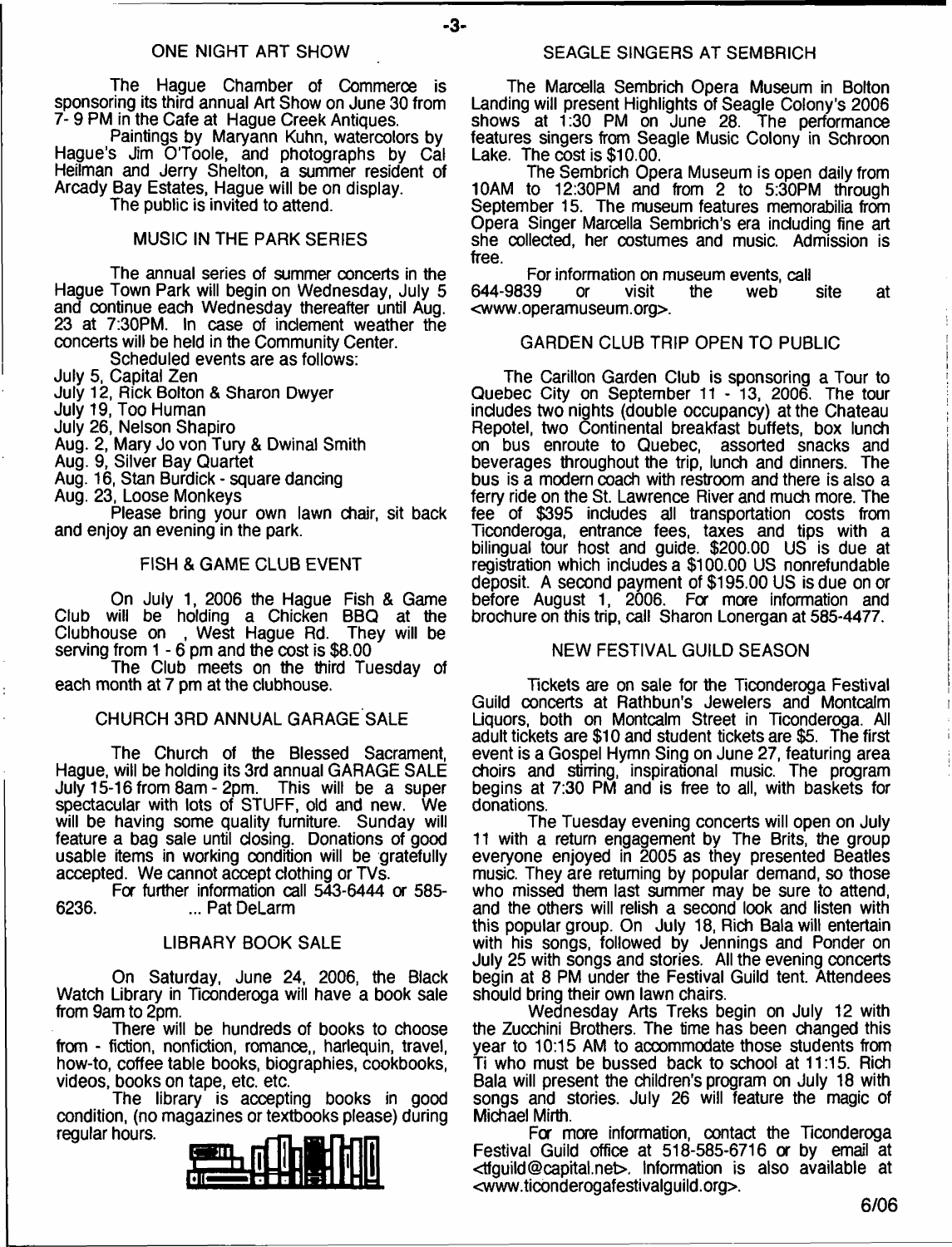#### **ZONING BOARD OF APPEALS - 5/25/06**

**Chairman Robert Goetsch and members Mary Lou Doulin, Martin Fitzgerald, Jr., George ianson, Tina King, and Bill Pittman were present and Lindsay Mydlarz was absent.**

#### **Rebenackf93.16-1 -33) Sabbath Dav Point Rd..TR1-R**

**The applicant wishes to replace an existing house with a new log home. They are requesting a variance tor the proposed increase of 281 sq. ft. to the deck area. The proposed construction is within 100 ft, of the shoreline and the deck is further from the Lake than the existing one. No one spoke for or against the project in the public hearing. WC Planning Board ruled no county impact with the condition that appropriate storm water and erosion control measures are taken during and after construction. The LGPC approved the storm water plan. The variance was approved 5-1.**

#### **Stanford (43.13-1-29) Bavberrv Lane. TR1**

**The Stanfords wish to build a 10 x 20 ft. sun porch addition, maintaining the 6 ft. sideline setback. There are no plans to heat the porch. Letters for and against the project were read in the public hearing and Mr. Stanford stated that no neighbors in Cape Cod Village have objected and the Architectural Committee has approved the proposal. The request was approved 6-0 allowing for a sideline setback less than the required 10 ft.**

#### **Puckette (42.12-1-181. Lakeshore Dr., TR1**

**The ZBA approved the revised application which moved the addition to the center of the existing house and includes a 180 sq. ft. addition to the west side of the structure. A variance for sideline setback is no longer needed. However, 42 sq. feet of the proposed addition is within 50 feet of the shoreline. The purpose of the addition is to enlarge the kitchen and add a bathroom to the first floor of the residence. The original proposal ended in a tie vote by the ZBA on 4/27/2006. The Lake George waterkeeper has developed a plan for storm water.**

**In other business, the ZBA thanked Tina King, who is leaving the Board, for her service. As an observer to the ZBA meeting each month,** *The Hague Chronicle* **adds thanks to Tina for her knowledgeable, thoughtful deliberations and outstanding service to the community.**

#### **PLANNING BOARD - 6/1/06**

**Chairman David Swanson and members Roily Allen,** John Brown, Tim Costello, Peter Foster, Pam Peterson, and **Katy Wells were all present.**

#### **Wilson. (25.1-1-17 & 25.1-1-181 Graphite Mt. Rd. and Summit Dr.. OC1**

The applicant requested final approval of the 10 lot subdivision, "Lake Woods at Hague". The Town has received **a new Subdivision Plat, Development Plan, and Storm-water Plan. The Wastewater Layouts, Road Profile and Erosion Control Plan have also been submitted by Jarrett-Martin Engineers and are contained in the file.**

**As part of the environmental review process, the application will be circulated to other agencies (DEC, Warren County DPW, LGPC, and the APA). The lead agency has yet to be determined, according to Cathy Clark. The Board discussed the pros and cons of acting as lead Agency. It was suggested they review information about the process before deciding.**

**A 200 ft. buffer zone on either side of a stream has been set aside as a deed restricted, no development zone, approximately 21.3 acres. Once the final subdivision plan is approved, any deviation would require a homeowner return to the Planning Board for review. Mr. Wilson said he is willing to deed restrict the percentage of tree cutting on each lot of the subdivision. The Board gave approval conditioned upon clarification and completion of several items that had been discussed.**

#### **Berner. (12.18-1-171 Lakeshore Dr.. TR1**

**The applicant wishes to remove a portion of an existing deck/walkway on the northern property line which encroaches on the neighboring property and build a new staircase, with a top landing on the lake side of their lot, parallel to the existing deck. They also request retroactive approval for a portion of the preexisting deck. The new construction will be within 50 ft. of the lake, requiring a variance. The Board voted to recommend approval by the ZBA for the variances needed since the new plan makes the lot less non-conforming.**

#### **Puckette. 142.12-1-18) Lakeshore Dr..TR1**

**The Planning Board approved the revised application for which the ZBA had granted a sideline setback variance. Ginn- DeLarm. (43.5-1-3) Graphite Mt. Rd.. Hamlet**

**The applicants would like to modify an approved Site**

**Plan Review for the restaurant to include a concrete pad to the rear of the structure to create a waikway/patio. Original approval was based on "no activity in the back of the building". Safety issues were discussed, including the need for a sturdy railing and an emergency exit off the walkway/patio. A gated stairway was suggested as a means to limit the traffic flow while providing an additional exit in case of emergency. Planning Board members discussed concerns about possible noise. Approval was given with the condition that if noise is a problem, the applicants will return to the Planning Board with a proposed solution.**

**The Board scheduled site visits for the following applications for Site Plan Review;**

#### **Bauer. (60.5-1-18) Pine Cove Rd.. TR1**

**The applicant wishes to add a second story to an existing house and build a new 22x22 ft. garage. Construction will be within 100 ft of the lake. Plans call for more than a 25% increase in living space.**

#### **Luberto. 12-1-29) New Hague Rd.. OC1**

**Mr. Luberto would like to construct an addition to his residence. The house is in a remote location and is very small, 723 sq. ft. with a dry well, and compost toilet according to Cathy Clark. She has contacted the APA to determine if Site Review is needed for the more than 25% increase in living space.**

#### **Van Voorhis. <42.12-1-251 Lakeshore Dr.. TR1**

**The applicant would like to build a 7530 sq. ft. addition to an existing residence. Construction will fall within the shoreline setback for the brook and is more than a 25% increase in living space. Construction will be 25 ft. from the brook and the house is located 110 ft. from the take. The house will have 10 bathrooms and 1 kitchen and town sewer is available.**

## **Krueaer. (12-1-4)New Hague Rd. OC1**

**Mr. Krueger is applying for after-the-fact approval for a camp addition. Construction includes 2 bedrooms, 2 bathrooms and a kitchen remodel, resulting in a 25% increase in living. ZEO Clark has determined that a new septic system is necessary and a Certificate of Compliance will not be issued until the septic is complete.**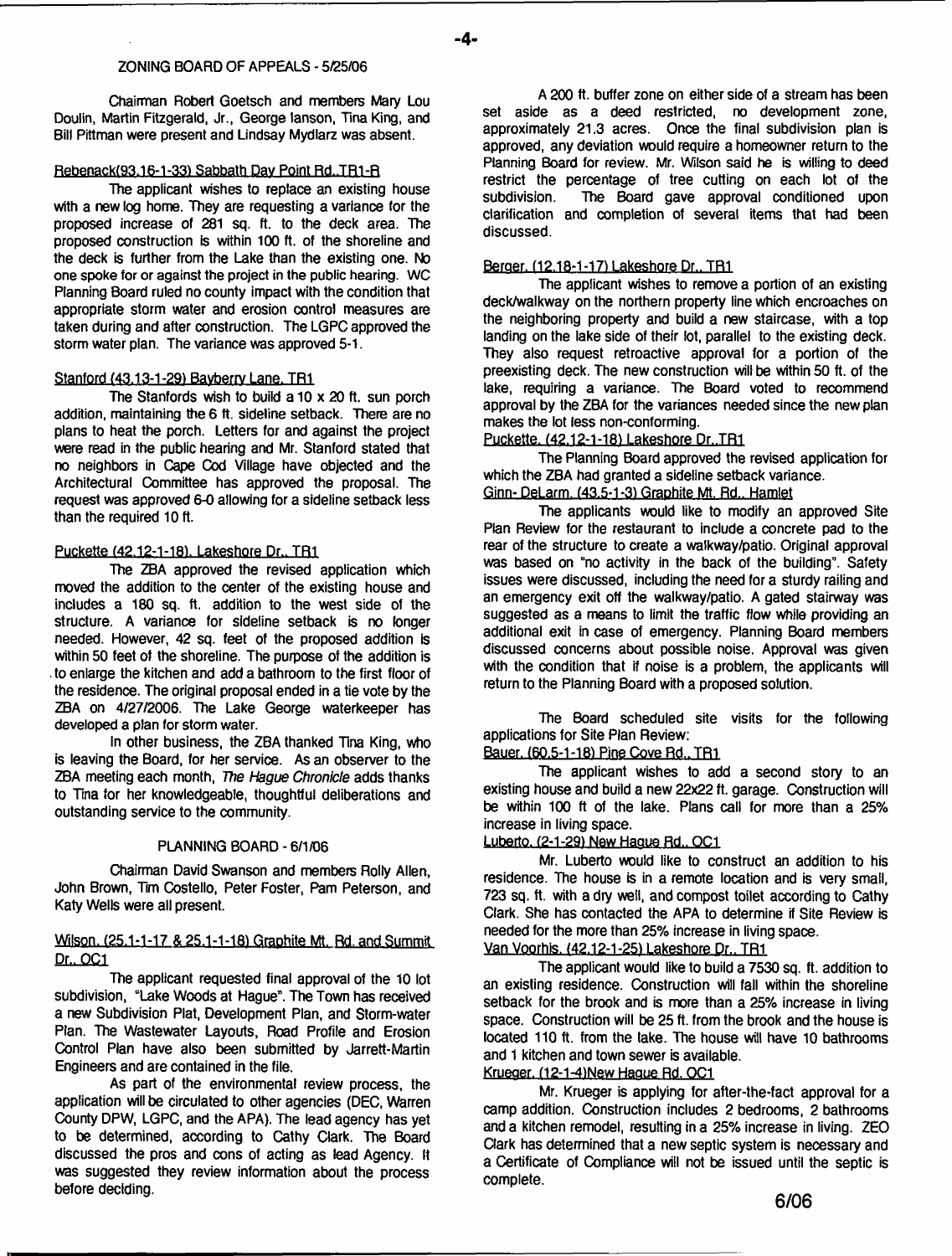#### **TOWN BOARD MEETING - 6/1306**

**All Board members - Dan Belden, Edna Frasier, Dick Gladu.Tom LaPointe and Art Steitz - were present.**

**Under public comments, former councilman Rudy Meota questioned the Board about payment for work which has not been approved by the Board. Although the Board had discussed the work previously they never made a formal motion for payment which is required by taw. In a later statement to** *The Hague Chronicle,* **Mr. Meola noted that he is concerned - and hopes that others in the Town will be concerned also - by the lack of following proper procedures.** While some of the Board members are new to these **regulations, he pointed out that the Supervisor has been in office for several years and should be abiding by the required procedures.**

**Sean Lobdell again appeared to ask the Board what it is doing in regard to his legal issue. Councilman Gladu said that the legal matter is still under review and cannot be** The Board previously agreed to follow the **recommendations of the attorney. Harriet Yaw and Hannah Cole who are involved in this issue spoke about a number of concerns they had.**

**In response to a question, Supervisor Belden noted that the cable company has extended service to the Graphite area and will eventually go on to New Hague Road.**

**Committee reports:** *(The Hague Chronicle* **notes that each of these Board committees has 2 members, as indicated below, who should work together on committee related tasks and then report on them at the Board meetings. Some committee reports have been omitted if no significant issue was addressed.)**

#### **Assessor/Justice - Giadu/Steftz**

**A letter to be sent to Ticonderoga Supervisor Bob Dedrick requesting a common assessment plan has been modified by Councilman Gladu and will be given to the Hague Supervisor to send.**

**Councilman Gladu also reported continuing work on funding and tax reform. Ali the local state senators and assembly persons as well as major candidates have recognized that it is an important issue which needs to be addressed. Multiple bills have been introduced in the NYS legislature. He noted that one candidate for governor has a website listing several pressing issues that citizens can prioritize and see how many others have also. The website is <[www.spltzer2006.com/beheard>](http://www.spltzer2006.com/beheard).**

#### **Buildings & Grounds** *ICC* **- LaPointe/Steitz**

**Councilman LaPointe reported he has talked with Steve Young, Silver Bay Construction, about the ongoing proposals on repairs at the Community Center.**

**Enhancement Committee - Frasier/Steitz**

**Council member Edna Frasier reported that all the flowers on the village streets have been put up thanks to the efforts of Diane Farinick and Carol Pittman of Hague Creek Cafe and Antiques. Also the triangle has been redone by DeFranco Landscaping. She requested town help with mowing or weedwhacking around the entrance signs to Hague.**

**Councilman Steitz also mentioned that the area around the Town owned former Legion building needs mowing and that "we should go into the building and look around."**

**Councilman Gladu suggested that the old station (corner building by Overbrook Road) also looks bad and should be cleaned up. Supervisor Belden said, "We should contact the property owners."**

#### **CARE • Frasier/Steitz**

**Council member Frasier reported that the food pantry is being redecorated. New shelving is being put in so that all goods can be kept in this room freeing up a room to be used for office and work space by the museum.**

**Emance - Frasier/Gladu**

**Council member Frasier reported that she had investigated the day-to-day Town expenses and found that additional money from Town accounts could be put into short term investments. The Town has invested \$350,000 in a 2 month CD yielding 5%.**

## **Highway- Gladu/LaPointe**

**Councilman Gladu has been going over the highway budget with the highway superintendent and the highway personnel are doing more repair work "in house."**

## **Museum & Historian - Frasier/LaPointe**

**Council member Frasier reported that the current focus of the Museum trustees is the preserving and continued inventory of items already owned. She said that it has been observed that in other towns the historical society runs the museum.**

## **Personnel - Gladu/Frasier**

**The Personnel Committee made their recommendations and the Town Board approved the hiring of Joan Steitz, Sheryl Vickerson, and Susan Adair for the Visitor Center staff from July 1 - Sept 4; Joe McCranels, Dave Snow, Josh Frasier, and Ev Gravelle as Park Attendants from June 24 - Sept 4; and Sarah Bissell, Alix Olcott, and Jamie Die! as lifeguards from June 26 - Sept 4. The Board also appointed Glenn McKee as the replacement for Tina King on the Zoning Board of Appeals.**

**Pianning/Zonina/Stormwater - Gladu/LaPointe**

**Councilman Gladu reported that there is an ongoing discussion about the part of the zoning code that relates to a limit in the % of increase in square feet of new projects compared to what was already there and .whether a site plan review should be required. A goal would be to reduce the number of site visits and site plan reviews.**

**He also said that in terms of the junk law, a list has been made of properties that could benefit from the free trash day.**

**A third issue mentioned was the possible need for a noise ordinance which is vague in the zoning code. There have been reports of areas where there is a lot of drinking and noise and in order to have enforcement, an ordinance would be needed. Supervisor Belden said, "I don't think we will pass one this year." Audience member Sandy Rust asked, "Why wait until there is a problem? Cathy Dark has already researched this issue and you could talk to her." Art Hatfield, Myles Peterson and Robert Keating all spoke from the audience in support of an ordinance and the Supervisor asked Councilman Gladu to talk to ZEO Clark.**

## **Recreation/Promotion - LaPointe/Steitz**

**Councilman LaPointe reported that the dates for the Music in the Park are set (see p. 3). The Chamber of Commerce is paying for Elvis in the park on the night of the fireworks, Sunday, July 2nd. (see p. 7). Councilman Gladu noted that the Chamber has asked for help with directions for parking that evening. Councilman LaPointe mentioned that they are trying to get more help from the Town crew for mowing, removing litter and other projects. He and Councilman Steitz will look into it further.**

Con't on page 6 - Town Board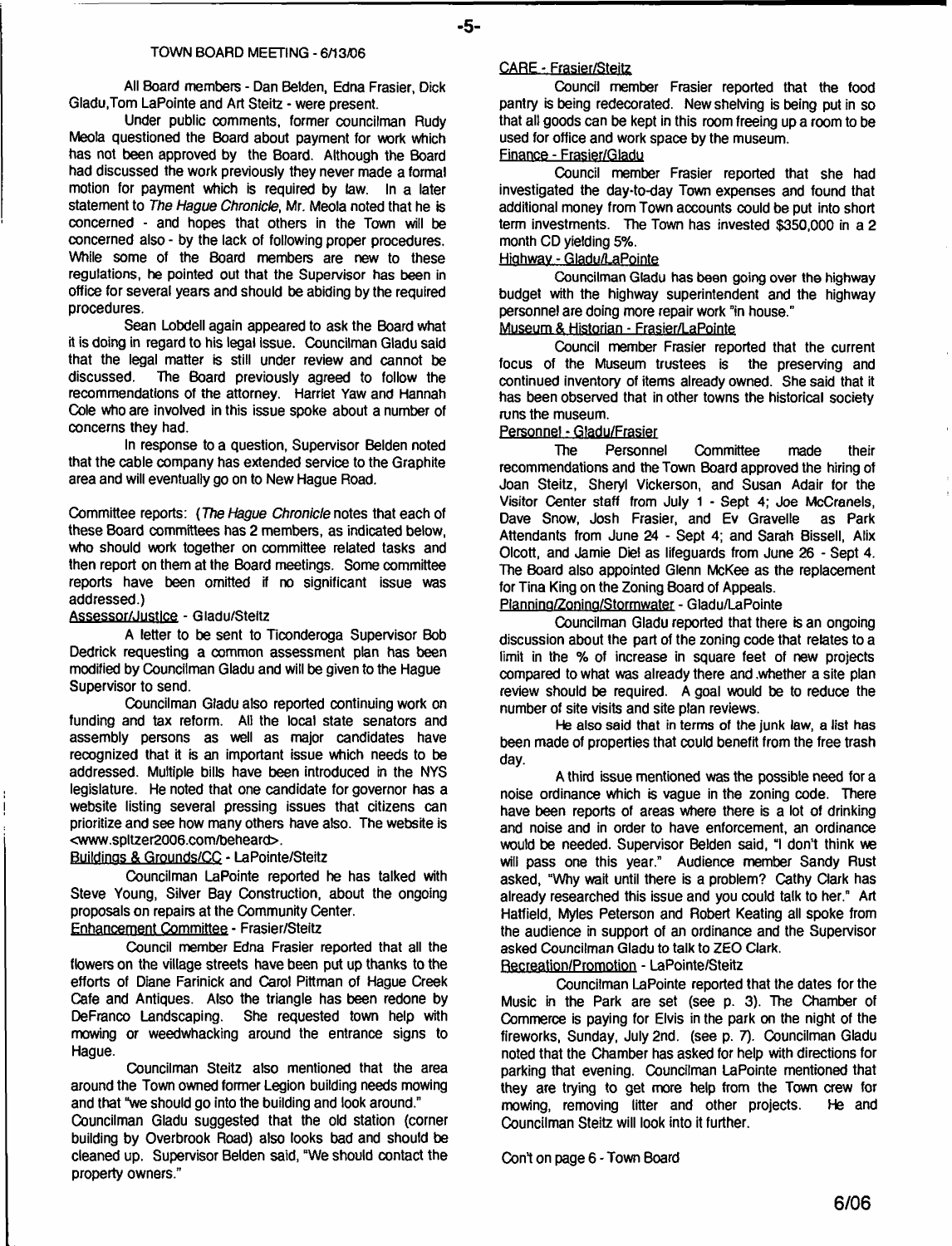#### **Con't from page 5 - Town Board**

#### **Sewer District #1 & #2 - Belden/Steltz**

**Supervisor Belden reported that he will be meeting with the county about the proposed sewer district #2 and wants to have the costs known before a public meeting. The DOT needs to work on plans for how the pipe would be installed in the Island Harbor area.**

## **Under unfinished business, the Board:**

**1. Approved changing the hauling fee from 3 cents to 4 cents per gallon for holding tank sewage taken to the sewer treatment plant. It was noted that Tioonderoga charges 5 cents and that Hague only takes sewage from holding tanks. 2. Accepted highest bids on used vehicles and will accept only a cashier or certified check.**

**3. Approved paying a bill from Warren County when it is received concerning the retaining wall on Holman Hill Road. When the sewer was put in the wall came down and Warren County replaced it for \$80,000. They wanted the Town to pay half and ultimately agreed to accept \$25,OCO. There is previously budgeted money in the unspecified highway account which will be used.**

**4. Learned from the Supervisor that the items on the punch list have been attended to so the Town will be taking over ownership of the sewer plant from the county around September.**

**5. Approved installation of a wireless interface for \$750 under a proposal from Tom Schaffer. The Town already pays for Road Runner high speed internet cable service in both the community center and the visitors center. With a wireless portal, anyone who uses a wireless network could sit in the parking lot at either place even if buildings were not open and connect to the internet. The installation would be outside the firewall and Councilman Gladu will research the best location in which to place the portal. The money might be taken from the occupancy tax funds.**

**6. Learned that the sewer district #2 informational meeting will be rescheduled for July when more information is available. Posters will be put up and neighborhood associations in the district will be notified so that they can inform their members of the date and time.**

## **Under Communications & Petitions, the Board:**

**1. Approved spending money from the youth budget to sponsor attendance by youth at the Silver Bay music camp from June 26 through July 7th. A 2 week program costs \$290 per child.**

**2. Received a letter of acknowledgment from the DOT of the request for a reduced speed on Trout Brook Road. Much discussion ensued between Board and audience members. Warren County Sheriff Cleveland wrote the Supervisor a letter about putting up a radar monitoring system where radar would calculate the speed and it would then be posted on a lighted screen as the motorist passed. Since the Town would have to purchase this system, it was not deemed advisable.**

**3. Received a request from Arcady Bay Homeowners for information on the process necessary to transfer private roads in the association to the Town of Hague. Approved a motion to have Town Clerk Debbie Manning locate the specifications and to send them to Arcady Bay Association President Tom Schaffer.**

**4. Received a letter from the Hague Chamber of Commerce about parking on the 4th of July.**

**5. Received a letter from the Hague Senior Club requesting help from the Town on traffic management during parade days.**

## **Under new business, the Board;**

**1. Approved resolution #56 authorizing the supervisor to sign the agreement to mediate an equal opportunity personnel matter.**

**2. Approved resolution #57 to establish a highway capital reserve fund which will contain proceeds of sale of vehicles.**

**3. Approved resolution #58 to transfer \$30,000 to the highway department from the reserve fund.**

**4. Approved attendance by Town Tax Collector Debbie Manning to attend a meeting of Warren County tax collectors to review a new tax bill program.**

#### **Supervisor's Report:**

**Supervisor Belden reported that the County Finance Committee on which he serves is not recommending a cap on sales tax on gas. He said that it would cost Warren County \$840,000 per month in lost revenue which would have to be made up elsewhere. The entire County Board of Supervisors will vote on the proposal.**

#### **GLADU GIVES TAX UPDATE**

**The efforts over the past several years to focus our legislators attention on the key problems facing property owners in upstate New York is finally being heard. Through the** efforts of concerned individuals and ad hoc citizen committees **our legislators now recognize the significant burden of local school funding with its over dependence on property tax.** There are multiple bills in both the Senate and Assembly **proposing options to address school funding and property tax reform.**

While there is generally agreement that the funding of **education must transition to full state funding, the devil is in the details. Any decrease in property taxes and transition to full** state funding must be accompanied with reforms in medicaid, **caps on spending at all levels, and reforms in both Wicks and Taylor laws which control public em ployees and construction** contracts. The good news is that these issues are now on the **table and being debated by State gubernatorial candidates.**

Incremental enhancements in the current STAR **(School Tax Relief) will not provide the relief that we need in order to m anage our property taxes to an affordable level and should be rejected in favor of real school funding and property tax reform. In the final analysis, STAR should be abolished and the financial savings applied to offset a real reform package.**

The ideas reflected in the Senate and Assembly bills reflect a reasonable starting point for real reform. We should **encourage and dem and bipartisan participation to bring forward a reform strategy with the proper supporting legislation. ..dg**

## HISTORICAL SOCIETY TO MEET

The Hague Historical Society will hold its annual membership meeting on Tuesday, June 27, 2006. **Refreshm ents and registration will begin at 7pm followed by a business meeting and program. For those wishing to vote at** the meeting, membership dues are \$5 for 2006.

**A new constitution and bylaws will be presented as well asa new slate of officers. Updates on the work of the Museum** Committee and the 2007 Bicentennial Committee will be given. **The program for the evening will be a presentation by Graham** Bailey on plans for a "Revival of the Lake George Swimming **Marathon" as a special event during the Bicentennial year.**

**Everyone interested in the history of Hague - both preserving it and learning more about it - is encouraged to com e.**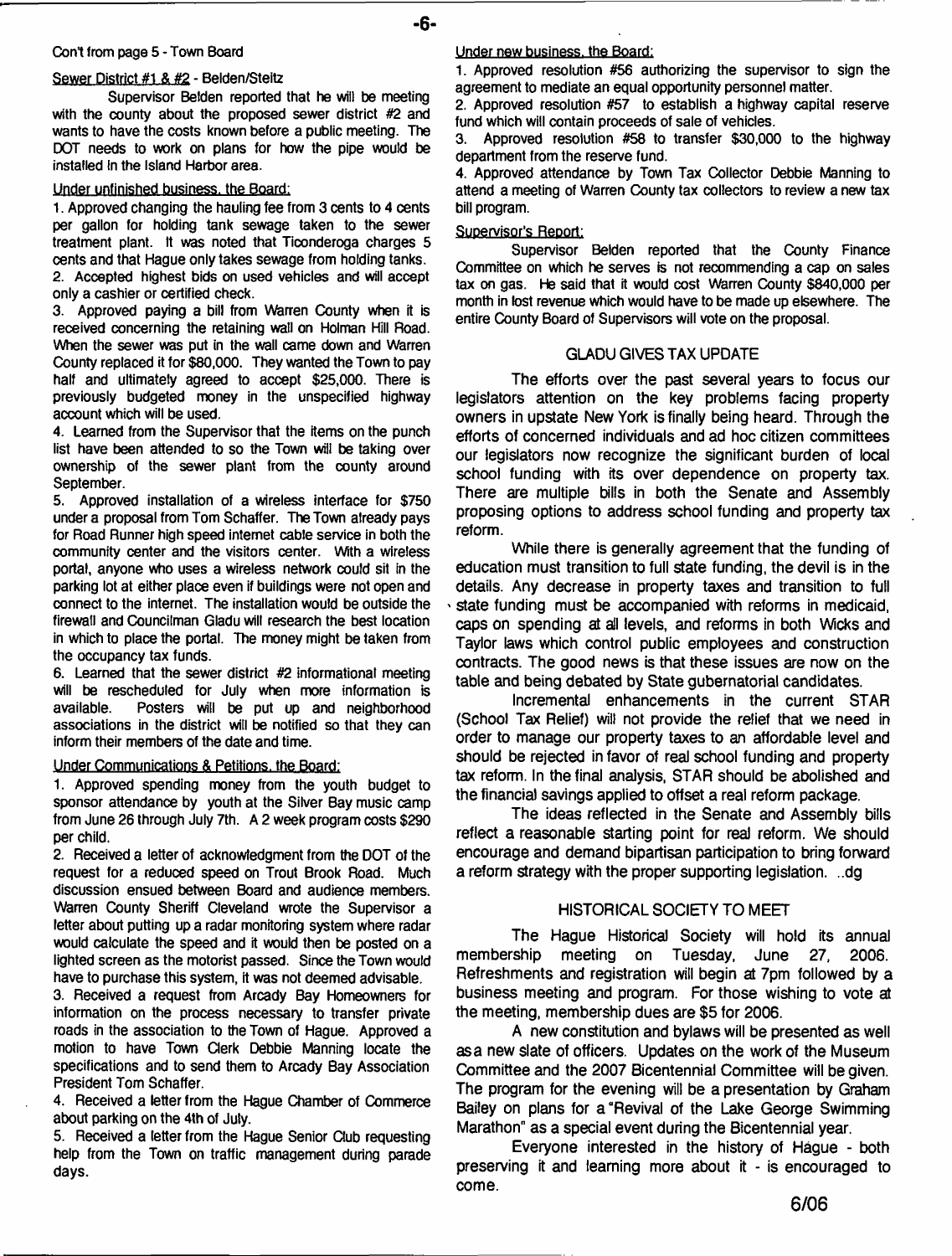# *~ S O U b J V I h ) G S ~*

- **7**-

BORN: A daughter, Keira Nicole McCarville on May 6, 2006 to Michael and Alison McCarville of Briardiff Manor, NY. Thrilled grandparents are Michael and Bethany (Beadnell) McCarville of Rocky Point, NY and Forest Bay, Hague.

BORN: Twins, a daughter Ava and a son Aiden, to Kristina Edstrom on May 24, 2006. They are the grandchildren of Dean Wikoff of Silver Bay and Bradenton, FL.

ENGAGED: Katie Van Voorhis, daughter of Rudd and Peggy Van Voorhis, Wevertown and Hague to Evan Michael Chismark, son of Anthony and Katherine Chismark of Bedford, NH. The couple lives in Golden, CO where Katie is an interior designer and Evan is a water specialist at a Denver engineering firm. A July 2007 wedding is planned in Estes Park, CO.

MARRIED: Nancy Demarais and John Frasier, Hague, on April 22 at the Hague Baptist Church. They reside on New Hague Road, Hague.

CONGRATULATIONS: To Cathy Bolton, RN, of Ticonderoga and Forest Bay, Hague, clinical manager of the GI Center at Glens Falls Hospital on her award for national recognition of dinical excellence in gastroenterology. Cathy is married to Jim Bolton and they have two grown children, Ritchie and Tracy.

## POSTER CONTEST WINNERS

On Sunday, May 28, 2006, the United States Postal Service unveiled a new oommemorative stamp honoring Samuel de Champlain in ceremonies at Fort Ticonderoga. A large tent was set up in front of the Pavilion where the ceremonies took place, with dignitaries from Washington, DC as well as the states of New York and Vermont. First day of states of New York and Vermont. issue stamped envelopes were given to all who attended.

Ticonderoga Postmaster Linda Osborne initiated a poster contest honoring Champlain and all four student winners were honored at the ceremonies. Two of the poster contest winners were from Hague — Taylor Coffin and Sean Lawrie. The final four posters were framed and are now on display at the Ticonderoga post office.

## HAGUE HONOR STUDENTS

Ticonderoga HS has listed the following Hague students on its honor roll for the fifth marking period:

|                     | Grade 12: First Honors - Sarah Bissell         |
|---------------------|------------------------------------------------|
|                     | Second Honors - Andrew Trombley                |
|                     | Grade 11: First Honors - John Breitenbach and  |
| Kacheena Trudeau    |                                                |
|                     | Second Honors - Jason Siwek                    |
|                     | Grade 10: First Honors - Samantha Abare        |
|                     | Grade 9: First Honors - Jared Best and Brendan |
| Carberry            |                                                |
|                     | Second Honors - Molly Ginn and                 |
| <b>Shane Graser</b> | <b>CONGRATÚLATIONS!!</b>                       |

## Tl HI TRACK TEAM EXCELS AT STATE MEET

The Ticonderoga Boys' Track Team sent 14 athletes to the State meet this year. Six of them received medals.

Douglas McAlpine: 100m dash - 5th place

Jacob Lawrence: 110m hurdles - 6th place Jacob is a student from Hague.

Lee Gabler: 800m run - 2nd place

Boys 4 x 800 m relay: Shawn McBride, Lee Berube, Jesse Berube, Lee Gabler, 3rd place and a new school record

Lee Berube: 3200m Run - 3rd place

Shawn Ross: Shot put - 4th place and a new school record

For the Girls' Track Team Lucy Sammis placed 6th in the high jump.

Walter Thorne, Ticonderoga, is the head track coach.

## SENTINELS BASEBALL IN STATE FINALS

The Ti Sentinels baseball team, under the coaching of Dan Dorsett, made school history with a 20-2 win season and went all the way to the finals in the Class C Championship game on June 10. Unfortunately they lost the final game to Watertown Immaculate Heart Central, 3-1. The team had<br>previously won the Sectionals by defeating the Sectionals by Norwood/Norfolk.

Hague is proud to have three of its students on championship team, Drew Trombley, John Breitenbach and Hunter Denno. Drew is a senior but John and Hunter will be back next year, hopefully for another championship season. Way to go, boys!

## ROWING RETURNS TO LAKE GEORGE

After taking a year off, the Hague Motel will be sponsoring a rowing camp for 9 young ladies from the Lenox High (MA) Crew. The Lenox High Crew has about 35 rowers who compete in Head races (approx. 3 miles) in the fall and scholastic sprint races in the spring.

Ranging from 8th to 12th grade, they will spend 5 days working on their technique, speed and coxing skills. This year along with rowing in the 4 person boat the campers will be working in Vespoli 8's. Also new this season is the addition of three ergometers (for rowing on dry land).

If anyone locally is interested in attending the camp on a daily (or half day) basis please give Joan Schultz a call at the Hague Motel (518-543-6631) or email her at < jmarkey21 @aol.com>.

## CHAMBER & TOWN PLAN FOR THE 4TH

The Hague Chamber of Commerce is sponsoring the appearance of "Elvis" for a concert in the Park on Sunday, July 2nd. The music will start around 8 pm and vendors will be in the park during the concert.

At 9:30 pm, the Town sponsored fireworks will explode over Hague Bay and be watched by hundreds on both land and lake.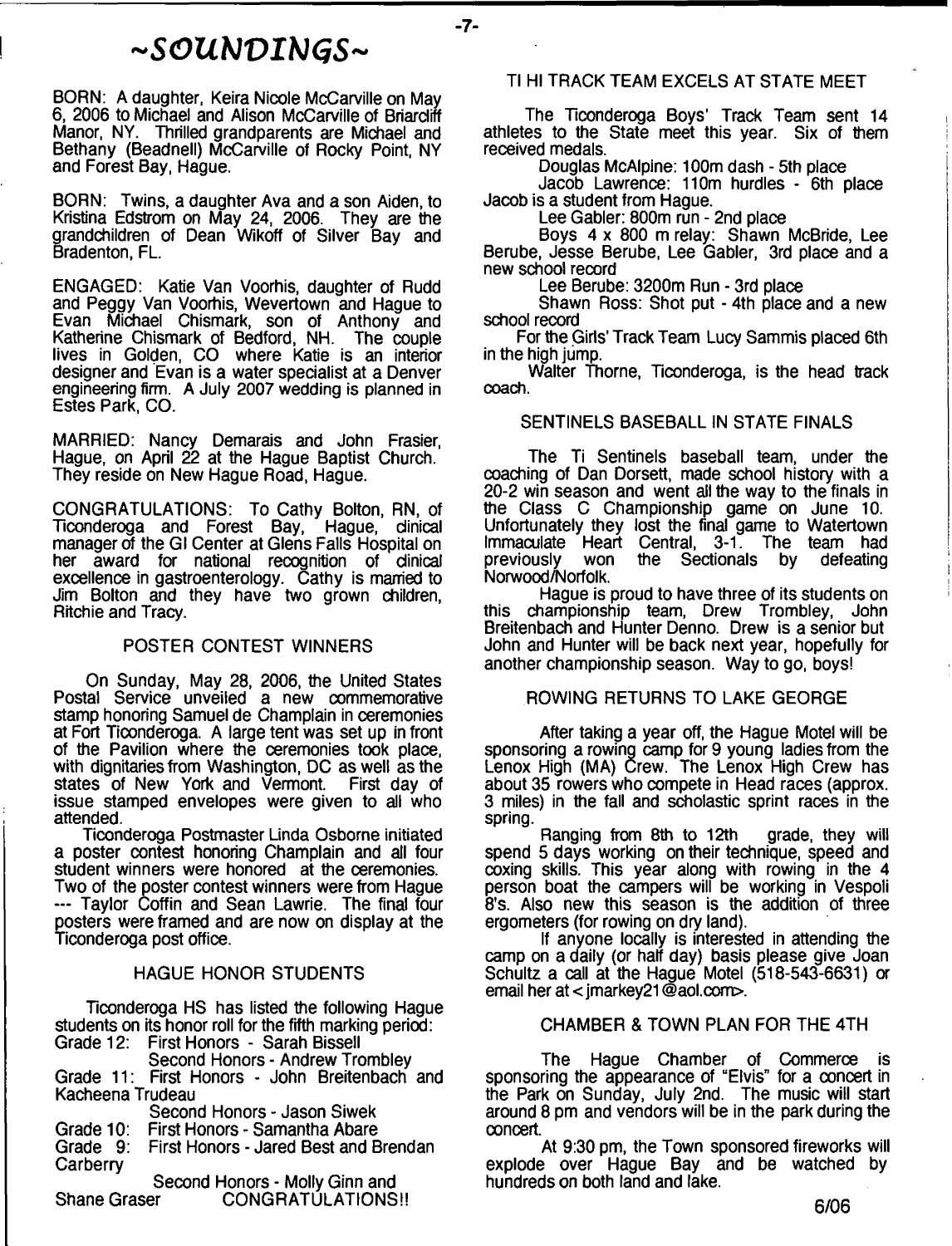## *W E W rttiE R 7 fo r\*E S*

-8-

## *fry 'Mary Lou Doufin*

Tennyson said "If there is magic on this planet, it is contained in the water." And water is what we have received! May and early June brought us below normal temperatures and lots of rain. Currently we are about 7" above last year in rainfall. Consequently throughout May and June the brooks have been running fast and hard.

According to The Lake George Mirror the lake level gauge at Rogers Rock indicate that lake levels are within .50 of an inch from breaking the all-time 1947 record high of 320.61 inches. The lake is 3.24 inches above normal now and we are still receiving more light showers at this writing.

Lake temperature is in the mid-60's. This dampness has created high mold content within and outside of homes but on the other end of the spectrum the lushness of the vegetation can take your breath away. An old adage says "To bring good luck to gardens, May must give showers and June, sun." We've received the former - the latter is coming.

The national weather forecast has stated that this will be an active hurricane season and the East Coast could be impacted. Happy to report we totally missed the most reoent one. We didn't see anything of the first tropical storm "Alberto." Spring gives into summer within the week on Wednesday, June 21 at 8:26AM. Although it's been cool, classic summertime, conditions of haze, heat and humidity<br>are coming. Sunday the 18th, Father's Day, Sunday the 18th, Father's Day, temperatures are to be in the 90's as hot air from the south is headed in our direction. This is the time of year we anticipate and dream about. It has not let us down. Rainbows abound. Carpe Diem!



## FIRE DEPARTMENT NEWS

The HVFD thank all those who supported the annual chicken BBQ following another great Memorial Week-end Parade and apologize to those few who were not able to be served.

The summer steak roast is scheduled for Sat. Aug. 5th and enough steak is promised for all.

During April and May the HVFD made 4 fire calls using 21 man hours and 7 ambulance calls using 66 man hours. These low numbers can be attributed in part at least to residents maintaining safe home and work environments so keep it up.

While the burning ban has been lifted, residents are reminded that burning may only take place during the hours from 8a.m. to 8p.m.

The HVFD extends sincere appreciation to the Silver Bay Association for providing program privileges to active members again this year. ...Joe **McCranels** 

#### LGLC TRIP PLANNED

The Lake George Land Conservancy (LGLC) invites the public to join with staff on an easy paddle through the Northwest Bay Brook and marsh on Saturday, July 15, from 9:30 am to 1 pm.

The trip will wind its way through the protected waters and participants will learn about native wetland plants and this unique habitat. The group will launch from the state launch site off Route 9N and stop for lunch at the point where the marsh opens up into the greater Northwest Bay.

Participants must bring their own vessel and lunch. The trip is free but space is limited and registrations are required. For more information and to register, please contact Sarah at 644-9673, or email [ssmall@tnc.org](mailto:ssmall@tnc.org).

## BURDICK EXHIBITS IN GLENS FALLS

Original editorial cartoons by local cartoonist Stan Burdick of Ticonderoga will be featured in an exhibit at the City Hall Gallery, Glens Falls. This exhibit during July is sponsored by North Country Arts Center (NCAC).

The theme of the exhibit is "2005, A Year of Conflict and Concern." Cartoons that have appeared in Plattsburgh's Lake Champlain Weekly last year will be shown. All depict serious and humorous reference to news of the times.

An artist's reception will be held at 6 PM on July 20. Infomation: 518-585-7015 (Burdick) a NCAC, Rm. 207, 65 Ridge St., Glens Falls.

## CORNELL COOPERATIVE EXTENSION NOTES

The Cornell Cooperative Extension of Warren County is sponsoring a 7-week parenting skills workshop on Monday evenings from 6:30 - 8:30 PM in Queensbury.

The CCE is also seeking vendors for the Youth Fair on Saturday, August 5 from 10am - 6pm.

For more information on either of these items, call 623-3291.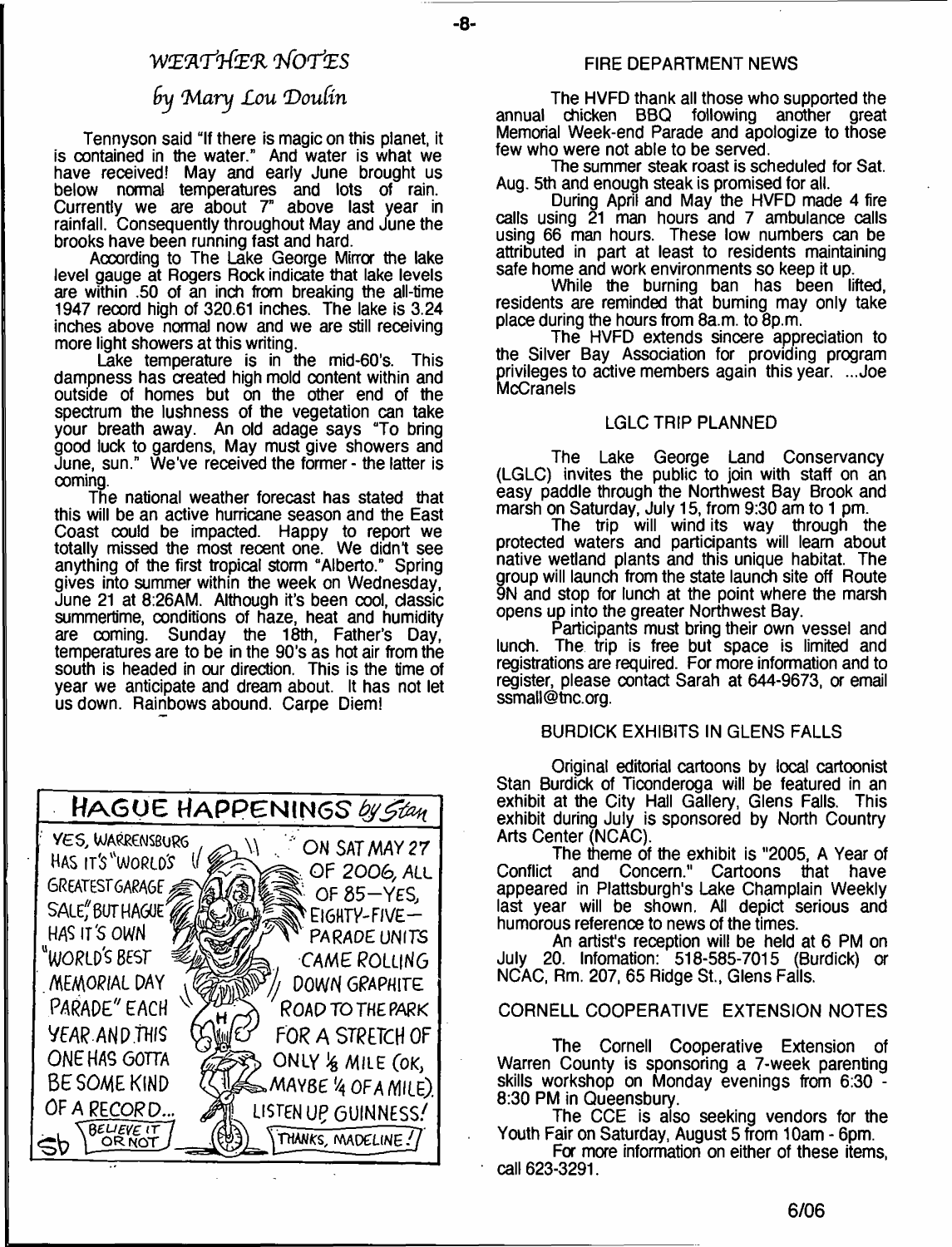# *J \ C K T U 'K E M g W S*

-9-

## $9y$  Nancy Wotton Scarzello

## A Point of View

I don't think it matters what view I have of the lake  $\sim$  it is always breathtaking. Granted, my favorite view is right in front of our house: Anthony's Nose in the early evening, its craggy cliffs glowing golden in the setting sunlight. But then, I remember our first sight of the lake after our long drive up from New Jersey and the long descent from the Northway's exit 24 into Bolton with the lake laid out before us, stretched in either direction until it disappeared into the surrounding mountains. Now, as we drive from Vermont it's just south of Roger's Rock campground that we get our first glimpse and each time I want to say out loud "Oh, there it is!" and I can see if there is any wind and if it will be coming into the bay or not.

A few weeks ago my husband and I took a ride down Black Point Road in Ticonderoga  $\sim$  just because we had never been all the way down to that end of the lake before  $\sim$  and were curious to see the view from there. Almost to the end of the road there was a break in the tress and the view of Roger's Slide was gorgeous! I have been to Roger's Rock by boat many times and love to view it up dose from the water: sheer, smooth slant of towering rock, sometimes with dimbers dinging to hand-holds hundreds of feet above us. But this view from across the lake was from another perspective, we could seethe entire mountain, slide and all, filling our field of vision. I mentioned it the next day to some folks who live on Black Point Road, "Yes," tney said, "and you should see it in the early morning, at sunrise, when the golden light shines on the rocks!" I then understood that we see the sunset on the rocks of Anthony's Nose and they see the sunrise on Roger's Rock in the same golden light.

Fa anyone who likes to take slow boat rides along the shore, I recommend an early morning one to Rogers Rock or an early evening one to view Anthony's Nose. Both mountains are also favorite places to ride (or paddle) for a close-up look at the shoreline. Carved by gladers, the smooth gray ledges can be gently sloped to the water or almost vertical forming the jumping rock on Temple Knoll Island and another near the Adirondack Camp across the lake.

Often there are pine trees that have taken hold in the crevices, sculpted like bonsai they ding to the mountainside and on occasion I have wondered why the whole thing doesn't just break off and slip into the water. Sometimes it does. There's a place on the north side of Anthony's Nose where, several years ago, a huge chunk broke off and fell into the lake leaving a rusty colored scar on the side of the mountain that can be seen from across the lake. I also enjoy noticing the vegetation among the rocks and ledges. They often have beautiful mosses, lichens and tiny polypody ferns tucked into aacks a topping boulders. In many places along the shore you can see where the retreating glaciers left boulders behind. A great example is on the eastern tip of Flirtation Island where one is perched on the edge of the flat, smooth ledge that slips into the water. The boulder looks as if it were placed there deliberately by a crane, but the glacier did the actual placement and there it sits looking like it could roll into the lake at any moment.

I always like to see different views of the lake, and they are all beautiful. From our house, we look up the lake to Heart Bay and Ticonderoga, all the way to the end of the lake, and I imagine what it must have been like to be standing there as Indian war canoes or Abercromby's 15,000 troops paddled up the lake crossing in front of the bay. And the most astounding thought to me is that I would have had the very same view of Anthony's Nose and Roger's Rock that I have today.

This week, while taking one of our slow cruises through the Waltonian Islands, we did see where a part of the beautiful landscape had been changed. Double Crested Cormorants have taken up residence on Lefty's Island. We counted about a dozen birds perched in the tall white pine that has been killed by their guano, and as we came closer, we saw that they have done the same to Committee Island (next to Flirtation Island) and have killed the tallest tree as well, with another 8 or 10 birds perched in it. I do not know if they have nested, but suspect so. Last year, Ellen Wright, noticed 4 or 5 of them hanging out on a log among the islands and alerted the authorities (I'm not sure which) about them, but never got any response. It seems that things have escalated within the population and I would hate to see our islands decimated by these birds, as they have done to Four Brothers Island on Lake Champlain. The birds are protected, but can we not try to protect our islands from these invasive species like we do with lamprey or zebra mussels or Eurasian milfoil?

I do not know what can be done as I have just become aware of the situation, but I think it consideration and immediate investigation as the impact that these birds have on our landscape can escalate out of control very quickly and change it forever. I welcome any suggestions as to how to proceed; you can reach me at [<forestbay@wcvt.com](mailto:forestbay@wcvt.com)>. If you want to help save our islands, please join me.

## JET SKIIS ON LAKE GEORGE

Ruth Jones is quoted as saying, "A waterway, when properly used is the only trail through nature that man can travel without leaving a trace of his<br>passing." How beautiful these words. Then I passing." How beautiful these words. started thinking . . . jet skiis do leave a trail and a contaminated one at that! They (the 2-stroke engines) release 3.5 gallons of effluent into the air, ground and water per machine every hour of operation. That doesn't disappear! Long after the menacing noise level ends, the harmful effects linger, bringing damage to water quality, plant life and humans. The newer so-called deaner engines (4stroke) are not much better. They release less but more concentrated contaminates.

How can we the people who love and live around Lake George allow this to continue? When the lake is damaged, we too are damaged. It is not an either/or proposition We cannot justify damaging if for frivolity. Lake George's waters are much too valuable. When the lake quality declines as it is now doing we all lose. Public health, tourism, economy, flora and fauna all suffer. In this entire planet, precious little dean fresh water exists. Let's not destroy this magnificent gift we have been given. Let's ban jet skis on Lake George at Hague.

... Mary Lou Doulin